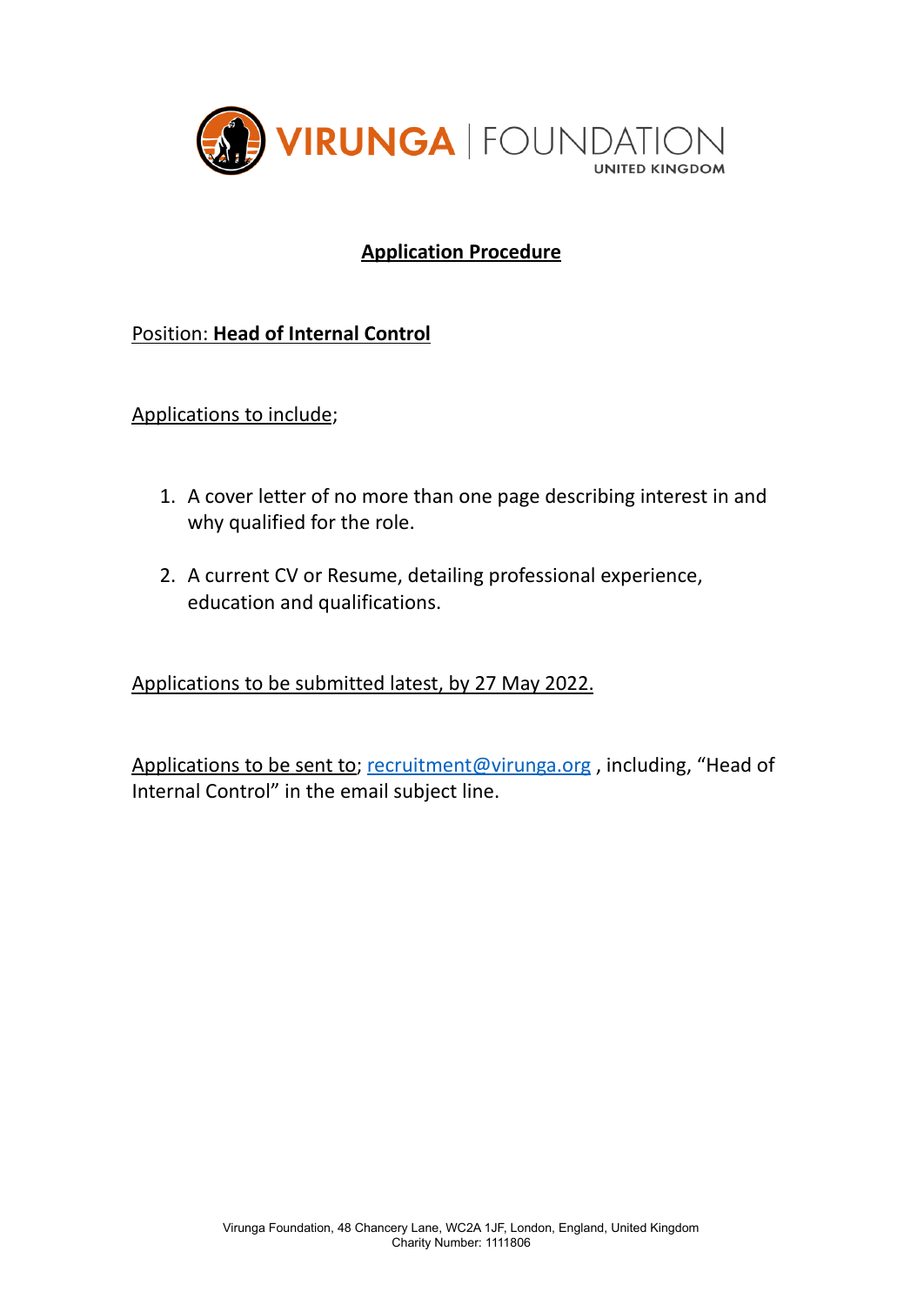## **Job Description**

### **Job Title: Head of Internal Control**

#### **Key Objectives:**

To review internal practices, processes, systems and policies, making recommendations for improvements to strengthen organisational performance and controls. Assisting senior management in the implementation of recommendations and subsequently following up on implementation. Actively supporting senior management in ensuring the effective management of risk across all Virunga Foundation and subsidiary operations. Undertaking internal audits and control work as required by external funders, under the direction of senior management.

## **Reporting to: Board of Trustees Local Manager: CEO**

### **Management Responsibility**

- Manage the staff of the internal control team, establishing annual objectives and undertaking review and feedback processes. Identify training and development needs.
- Prepare the Unit's annual work plan, based on agreed organisation objectives and priorities, amending as required and identifying resource requirements.

#### **Main Duties & Responsibilities:**

- To review and assess the effectiveness of accounting and financial controls, compliance procedures and controls throughout the Park and follow up on the implementation of agreed improvements.
- Plan and conduct risk-based financial, operational and compliance audit engagements of Virunga Foundation's program and operational units.
- Plan and undertake internal audits and pre-audits required by third parties, particularly funders, to confirm compliance. Assist in the development of reporting and control systems in order to meet new compliance requirements.
- Ensure strong communication with colleagues across functions and maintain a presence on the ground to facilitate early identification of control issues.
- Assess the adequacy and extent of programs designed to safeguard organization assets.
- Identify control weaknesses and opportunities for improvement, whenever noted in the course of undertaking review work. Including identifying areas of strength and weakness and supporting staff and management in continuous staff training, education and development in line with best practices.
- Maintain the organisation risk register, in co-operation with key risk owners, reporting to the Finance and Audit Committee on its status at agreed intervals.